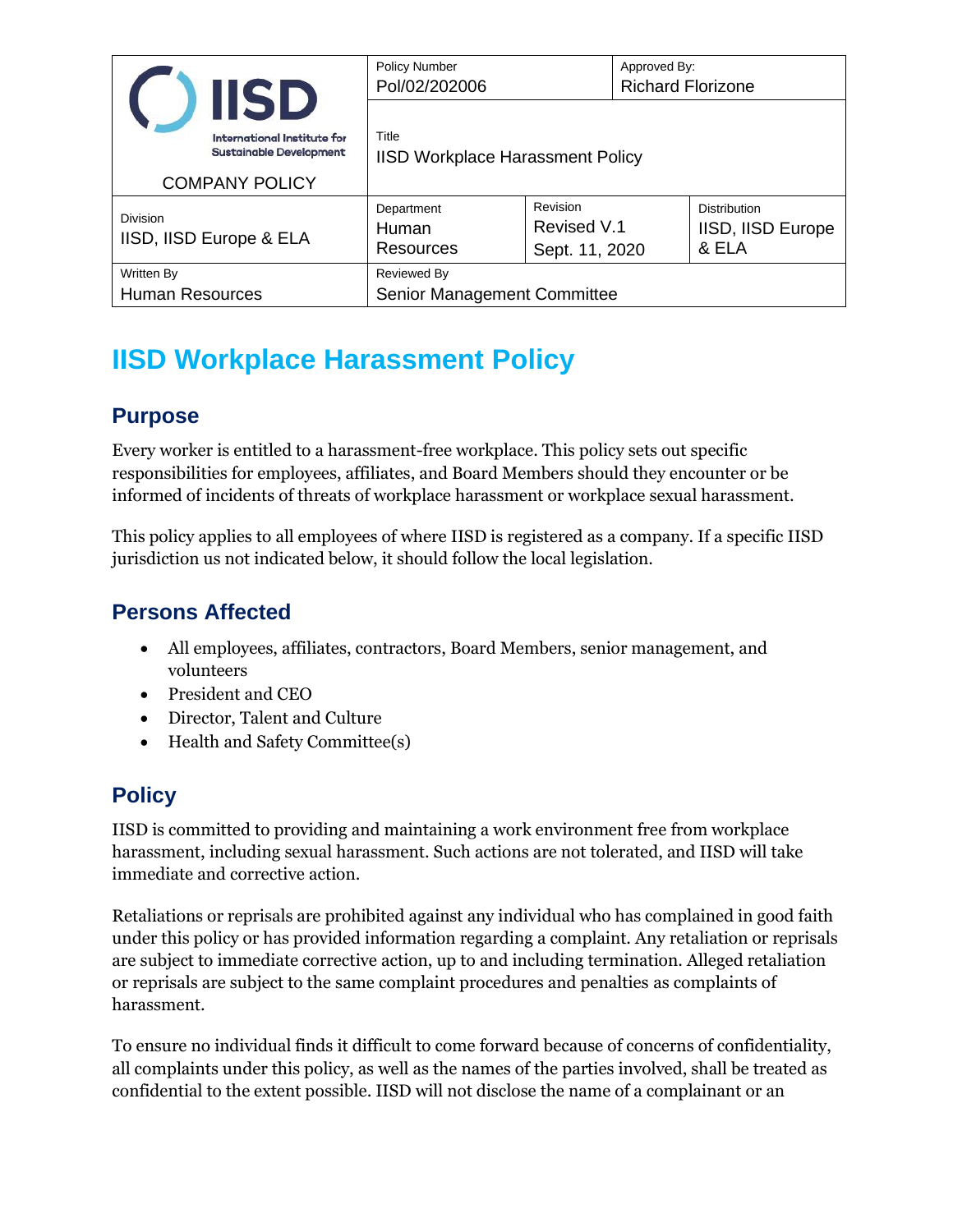| <b>IISD</b>                                                                            | <b>Policy Number</b><br>Pol/02/202006            |                                           | Approved By:<br><b>Richard Florizone</b> |                                                   |
|----------------------------------------------------------------------------------------|--------------------------------------------------|-------------------------------------------|------------------------------------------|---------------------------------------------------|
| International Institute for<br><b>Sustainable Development</b><br><b>COMPANY POLICY</b> | Title<br><b>IISD Workplace Harassment Policy</b> |                                           |                                          |                                                   |
|                                                                                        |                                                  |                                           |                                          |                                                   |
| <b>Division</b><br>IISD, IISD Europe & ELA                                             | Department<br>Human<br>Resources                 | Revision<br>Revised V.1<br>Sept. 11, 2020 |                                          | <b>Distribution</b><br>IISD, IISD Europe<br>& ELA |
| Written By<br><b>Human Resources</b>                                                   | Reviewed By<br>Senior Management Committee       |                                           |                                          |                                                   |

alleged harasser or the circumstances related to the complaint to any person except where disclosure is either (i) necessary to investigate the complaint or take corrective action with respect to the complaint, or (ii) required by law. IISD's obligation to conduct an investigation into the alleged complaint may require limited disclosure.

Notwithstanding anything in this policy, a worker has the right to file a complaint with the Manitoba Human Rights Commission or the Human Rights Tribunal of Ontario or the competent labour court. This policy is not intended to discourage or prevent the complainant from exercising any other legal rights pursuant to any other law.

#### **Definitions**

"**Employee**" refers to any part-time, full-time, casual, or temporary employee of IISD, as well as any individual who would be considered a "worker" for the purpose of the applicable occupational health and safety legislation.

"**Workplace**" means any place where business or work-related activities are conducted. It includes, but is not limited to, the physical work premises (offices or camps), work-related social functions (parties, external events), work assignments outside of IISD's offices or camps, workrelated travel, and work-related conferences or training sessions.

"**Conduct**" includes a written or verbal comment, a physical act or gesture or a display, or any combination therein.

In Manitoba, "**harassment**" is defined in the *Workplace Safety and Health Regulation*, 217 / 2006 as:

- a) objectionable conduct that creates a risk to the health of a worker; or
- b) severe conduct that adversely affects a worker's psychological or physical well-being.

For the purpose of the definition of "harassment," conduct is:

a) objectionable, if it based on race, creed, religion, colour, sex, sexual orientation, genderdetermined characteristics, marital status, family status, source of income, political belief, political association, political activity, disability, physical size or weight, age, nationality, ancestry or place of origin; or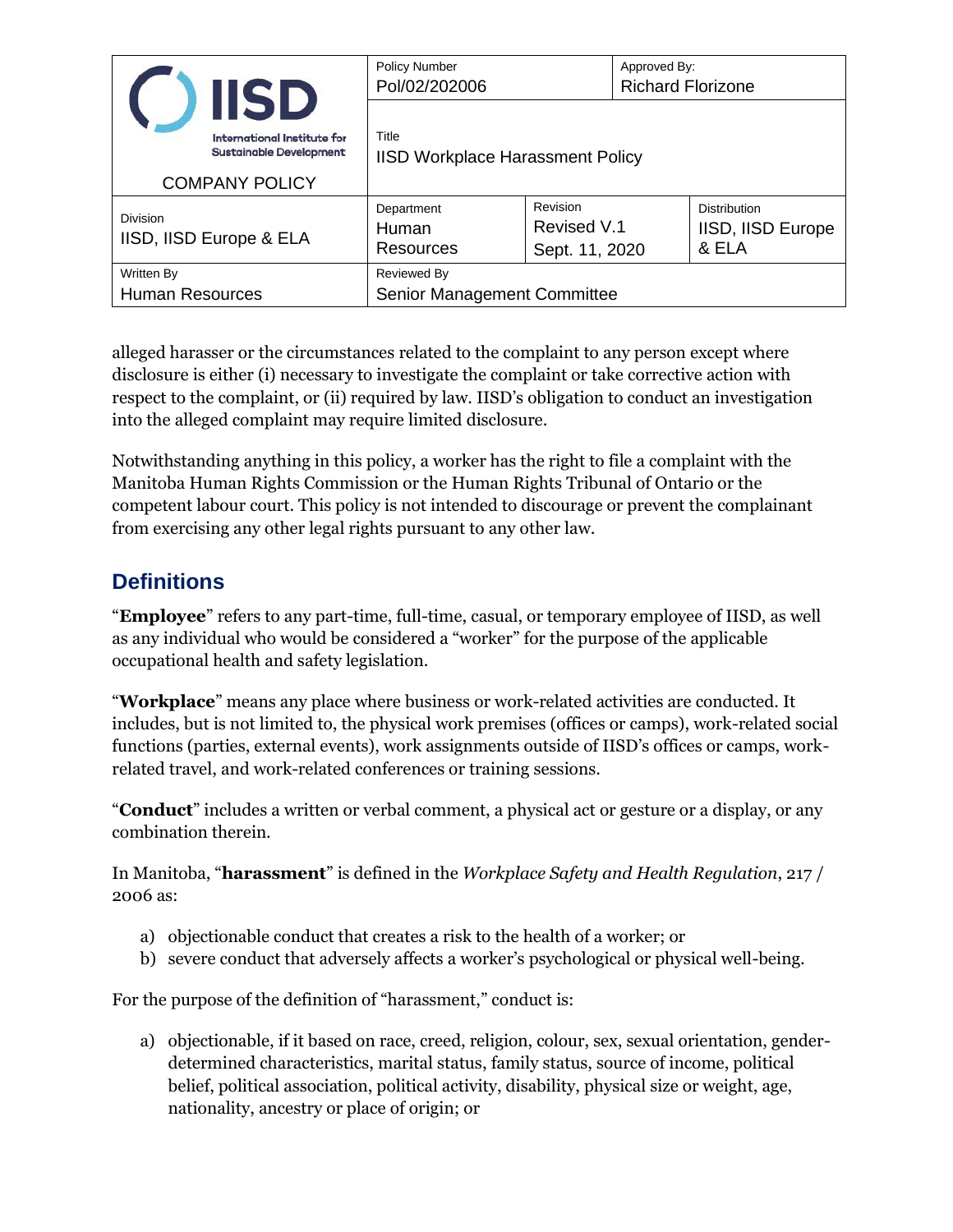|                                             | <b>IISD</b>                                                   | <b>Policy Number</b><br>Pol/02/202006            |                                                                           | Approved By:<br><b>Richard Florizone</b> |                          |  |
|---------------------------------------------|---------------------------------------------------------------|--------------------------------------------------|---------------------------------------------------------------------------|------------------------------------------|--------------------------|--|
|                                             | International Institute for<br><b>Sustainable Development</b> | Title<br><b>IISD Workplace Harassment Policy</b> |                                                                           |                                          |                          |  |
|                                             | <b>COMPANY POLICY</b>                                         |                                                  |                                                                           |                                          |                          |  |
| <b>Division</b><br>IISD, IISD Europe & ELA  |                                                               | Department<br>Human<br><b>Resources</b>          | Revision<br><b>Distribution</b><br>Revised V.1<br>& ELA<br>Sept. 11, 2020 |                                          | <b>IISD, IISD Europe</b> |  |
| <b>Written By</b><br><b>Human Resources</b> |                                                               | Reviewed By<br>Senior Management Committee       |                                                                           |                                          |                          |  |

b) severe, if it could reasonably cause a worker to be humiliated or intimidated and is repeated, or in the case of a single occurrence, has a lasting, harmful effect on a worker.

In Ontario, "**harassment**" is defined as follows:

"**Workplace harassment**" is defined in Ontario's Occupational Health and Safety Act, R.S.O. 1990, c. O.1 as:

- a) engaging in a course of vexatious comment or conduct against a worker in a workplace that is known or ought reasonably to be known to be unwelcome, or
- b) workplace sexual harassment.

"**Workplace sexual harassment**" is defined as: a) Engaging in workplace harassment against an employee because of sex, sexual orientation, gender identity, or gender expression and making a sexual solicitation or advance where the person making the solicitation or advance is in a position to confer, grant, or deny a benefit or advancement to the worker and the person knows or ought reasonably to know the solicitation or advance is unwelcome; or

a) making a sexual solicitation or advance where the person making the solicitation or advance is in a position to confer, grant, or deny a benefit or advancement to the worker and the person knows or ought reasonably to know that the solicitation or advance is unwelcome.

According to Ontario's *Human Rights Code*, R.S.O. 1990, c. H. 19, "**harassment**" means engaging in a course of vexatious comment or conduct that is known or ought reasonably to be known to be unwelcome.

In Switzerland, "**harassment**" or mobbing is defined as a "series of hostile statements and/or actions expressed/committed over a period of time through which one or more individuals attempt to isolate, marginalize or even exclude a fellow employee from his/her work place." Those statements/actions may not be in breach of any regulations but, when repeated, can amount to a real attempt to harm the reputation/self-confidence of a fellow employee with the purpose of excluding that employee from the workplace.

In Switzerland, sexual harassment is broadly defined as "any harassing behaviour of a sexual nature or other behaviour related to the person's sex that adversely affects the dignity of that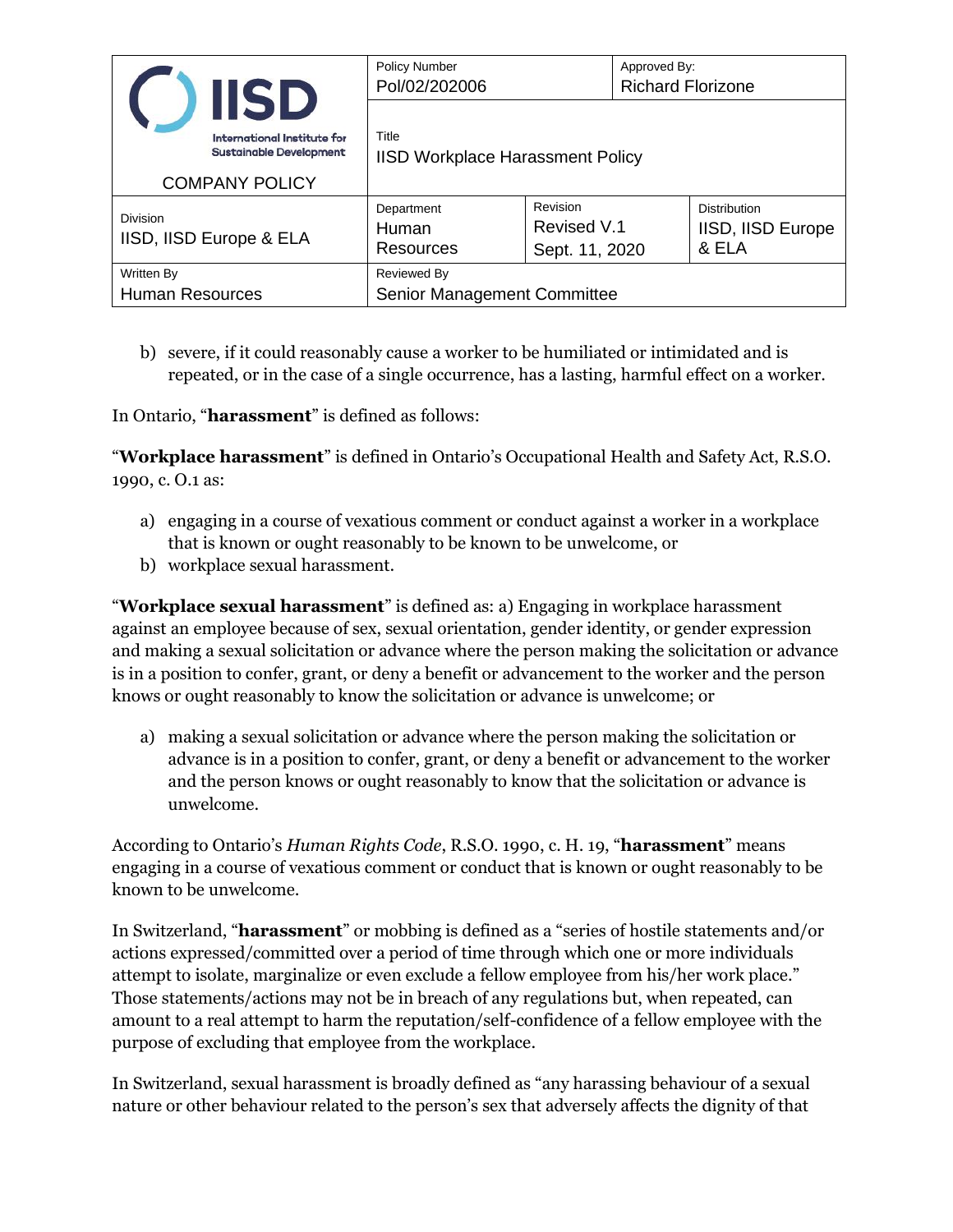| <b>IISD</b>                                 |                                                               | <b>Policy Number</b><br>Pol/02/202006            |                                                                           | Approved By:<br><b>Richard Florizone</b> |                   |  |
|---------------------------------------------|---------------------------------------------------------------|--------------------------------------------------|---------------------------------------------------------------------------|------------------------------------------|-------------------|--|
|                                             | International Institute for<br><b>Sustainable Development</b> | Title<br><b>IISD Workplace Harassment Policy</b> |                                                                           |                                          |                   |  |
| <b>COMPANY POLICY</b>                       |                                                               |                                                  |                                                                           |                                          |                   |  |
| <b>Division</b><br>IISD, IISD Europe & ELA  |                                                               | Department<br><b>Human</b><br>Resources          | Revision<br><b>Distribution</b><br>Revised V.1<br>& ELA<br>Sept. 11, 2020 |                                          | IISD, IISD Europe |  |
| <b>Written By</b><br><b>Human Resources</b> |                                                               | Reviewed By<br>Senior Management Committee       |                                                                           |                                          |                   |  |

person in the workplace. Such behaviour includes in particular threats, the promise of advantages, the use of coercion and the exertion of pressure in order to obtain favors of a sexual nature."

The reasonable conduct of IISD or supervisor regarding the management and direction of workers or the workplace is not harassment.

Examples of harassment may include, but are not limited to: any unwelcome sexual advances (oral, written or physical); requests for sexual favours; sexual and sexist jokes; racial, homophobic, sexist, or ethnic slurs; written or verbal abuse or threats; unwelcome remarks, jokes, taunts, or suggestions about a person's body, a person's physical or mental disabilities, attire, or on other prohibited grounds of discrimination; unnecessary physical contact such as patting, touching, pinching, or hitting; patronizing or condescending behaviour; display of degrading, offensive, or derogatory material such as graffiti or pictures; and physical or sexual assault.

# **Responsibilities**

All employees, and particularly employees in management/supervisory positions, are responsible for ensuring harassment (or threats thereof) are not tolerated.

Managers are responsible for providing a work environment that is free from harassment. This responsibility includes actively promoting a positive, harassment-free work environment and intervening when problems occur. Additionally, managers are responsible for dealing with the inappropriate actions of others that come to their attention and for providing employees with information and instruction on the contents of this policy.

This policy shall be reviewed by IISD and the Health and Safety Committee(s) as often as necessary but no less than every year to ensure that it adequately implements the policy and IISD's regulatory requirements.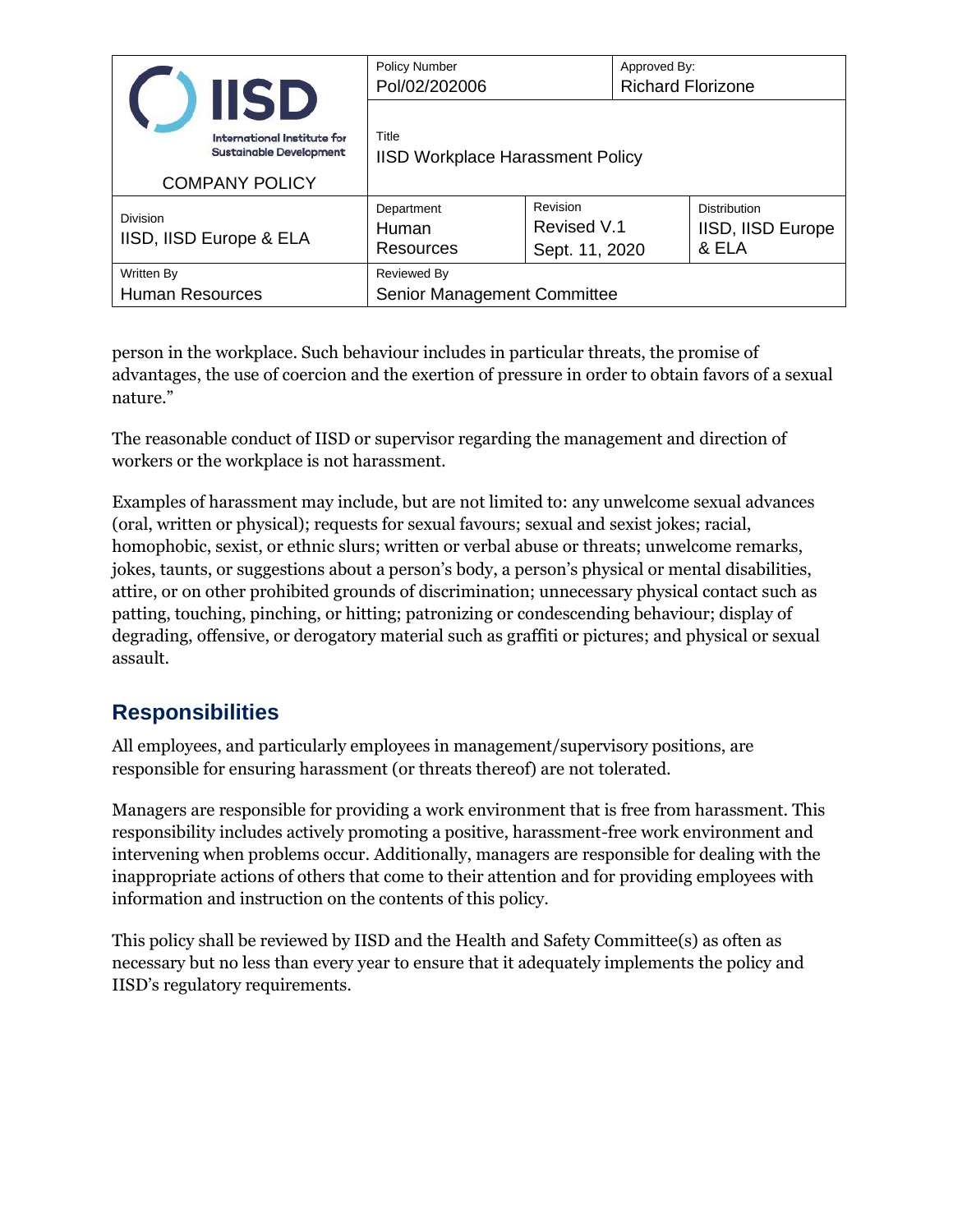| <b>IISD</b>                                                                                                                                |  | <b>Policy Number</b><br>Pol/02/202006      |                                                                           | Approved By:<br><b>Richard Florizone</b> |                          |
|--------------------------------------------------------------------------------------------------------------------------------------------|--|--------------------------------------------|---------------------------------------------------------------------------|------------------------------------------|--------------------------|
| Title<br>International Institute for<br><b>Sustainable Development</b><br><b>IISD Workplace Harassment Policy</b><br><b>COMPANY POLICY</b> |  |                                            |                                                                           |                                          |                          |
| Division<br>IISD, IISD Europe & ELA                                                                                                        |  | Department<br>Human<br><b>Resources</b>    | Revision<br><b>Distribution</b><br>Revised V.1<br>& ELA<br>Sept. 11, 2020 |                                          | <b>IISD, IISD Europe</b> |
| Written By<br><b>Human Resources</b>                                                                                                       |  | Reviewed By<br>Senior Management Committee |                                                                           |                                          |                          |

## **Procedures**

#### **1. Self-Help**

Where appropriate and safe to do so, employees are encouraged to attempt to resolve their concerns by direct communication with the person(s) engaging in the unwelcome conduct. Where employees feel confident or comfortable doing so, employees are encouraged to communicate disapproval in clear terms to the person(s) whose conduct or comments are offensive. Employees should keep a written record of the date, time, and details of the conduct and any witnesses, if any.

#### **2. Management Support and Intervention**

Employees who are not confident or comfortable approaching the person and who believe they are victims of harassment or become aware of situations where such conduct may be occurring are encouraged to report these matters to their supervisor or manager. If either the supervisor or manager is the perpetrator of such conduct, the employee should report the incident to the President and CEO or the Director, Talent and Culture.

#### **3. Formal Complaint**

If the above informal attempts at resolving the issue are inappropriate or prove to be ineffective, a formal complaint may be filed in writing with the employee's supervisor or manager, the President and CEO, or the Director, Talent and Culture, as the case may be based on the identity of the respondent to the complaint.

Following the filing of the complaint, the complainant must cooperate with those responsible for investigating the complaint.

An employee who becomes aware of any situation where harassment, or threats thereof, are or may be occurring must notify his or her manager, the President and CEO or the Director, Talent and Culture of any such situation.

Complaints shall be investigated as appropriate in the circumstances. If the investigation is done internally, the investigation will be conducted by the Director, Talent and Culture or their designate. IISD, in its sole discretion, may arrange to have the investigation conducted instead by an external third-party where deemed appropriate by IISD.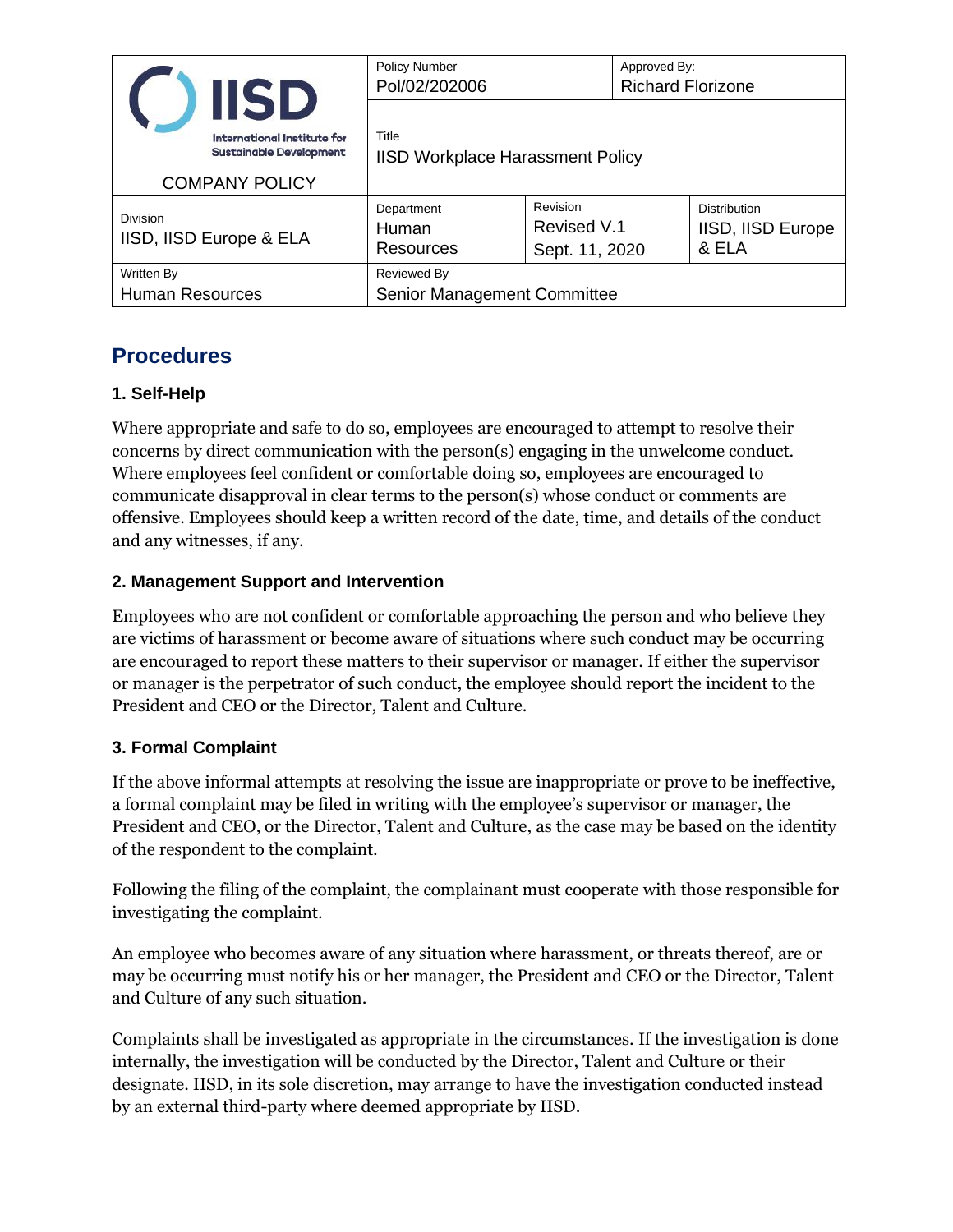| <b>IISD</b>                          |                                                               | <b>Policy Number</b><br>Pol/02/202006            |                                                                           | Approved By:<br><b>Richard Florizone</b> |                   |  |  |
|--------------------------------------|---------------------------------------------------------------|--------------------------------------------------|---------------------------------------------------------------------------|------------------------------------------|-------------------|--|--|
|                                      | International Institute for<br><b>Sustainable Development</b> | Title<br><b>IISD Workplace Harassment Policy</b> |                                                                           |                                          |                   |  |  |
| <b>COMPANY POLICY</b>                |                                                               |                                                  |                                                                           |                                          |                   |  |  |
| Division<br>IISD, IISD Europe & ELA  |                                                               | Department<br>Human<br>Resources                 | Revision<br><b>Distribution</b><br>Revised V.1<br>& ELA<br>Sept. 11, 2020 |                                          | IISD, IISD Europe |  |  |
| Written By<br><b>Human Resources</b> |                                                               | Reviewed By<br>Senior Management Committee       |                                                                           |                                          |                   |  |  |

The investigation process shall involve interviews of the complainant, the respondent, and any witnesses the investigator believes may have information relevant to the complaint. Within a reasonable amount of time following the completion of interviews, the investigator shall prepare a written report of the investigation findings, including whether there has been a breach of this policy. The complainant and the respondent to the complaint, if he or she is an employee of IISD, will be informed in writing of the results of the investigation.

Disciplinary action for violations of this policy will take into consideration the nature and impact of the violations and may include oral or written reprimand, suspension (with or without pay) or termination (with or without notice). Similarly, deliberately false accusations are of equally serious nature and will also result in disciplinary action up to and including termination without notice for just cause.

The policy is provided to and reviewed with each new employee and will be available on the Intranet for future access.

# **How to Report Misconduct Anonymously**

In situations where you prefer to place an anonymous report in confidence, you are encouraged to use the Ethics hotline, EthicsPoint, hosted by a third-party hotline provider, NavEx Global. You may use any of the following three methods to submit a report:

- 1. Select the **"Make a Report"** link on the [EthicsPoint web page.](http://iisd.ethicspoint.com/) The web page is hosted on a third-party server and therefore is completely confidential.
- 2. Dial toll-free, within the United States, Canada and Switzerland:

#### **Toll-free Hotline Number:**

Canada & US: 1-(844) 955-1643

Switzerland: From an outside line, dial 0-800-890011 then at the prompt dial (844) 955- 1643

3. Use the [NavEx mobile app.](http://iisdmobile.ethicspoint.com/)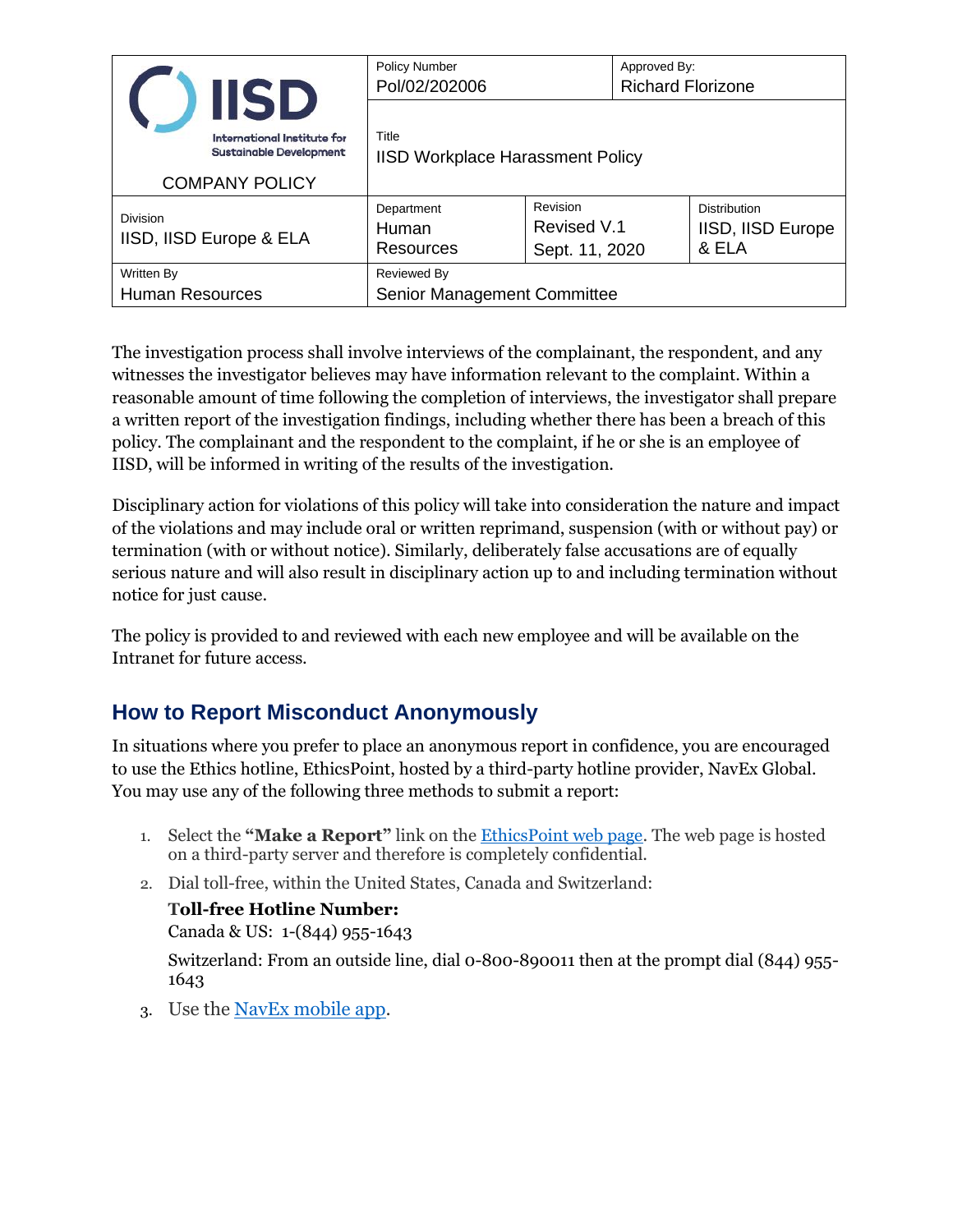|                                      | <b>IISD</b>                                                                            | <b>Policy Number</b><br>Pol/02/202006            |                                           | Approved By:<br><b>Richard Florizone</b> |                                                          |
|--------------------------------------|----------------------------------------------------------------------------------------|--------------------------------------------------|-------------------------------------------|------------------------------------------|----------------------------------------------------------|
|                                      | International Institute for<br><b>Sustainable Development</b><br><b>COMPANY POLICY</b> | Title<br><b>IISD Workplace Harassment Policy</b> |                                           |                                          |                                                          |
| Division<br>IISD, IISD Europe & ELA  |                                                                                        | Department<br>Human<br>Resources                 | Revision<br>Revised V.1<br>Sept. 11, 2020 |                                          | <b>Distribution</b><br><b>IISD, IISD Europe</b><br>& ELA |
| Written By<br><b>Human Resources</b> |                                                                                        | Reviewed By<br>Senior Management Committee       |                                           |                                          |                                                          |

Approved by:

Rohard Perguna

Richard Florizone President and CEO IISD